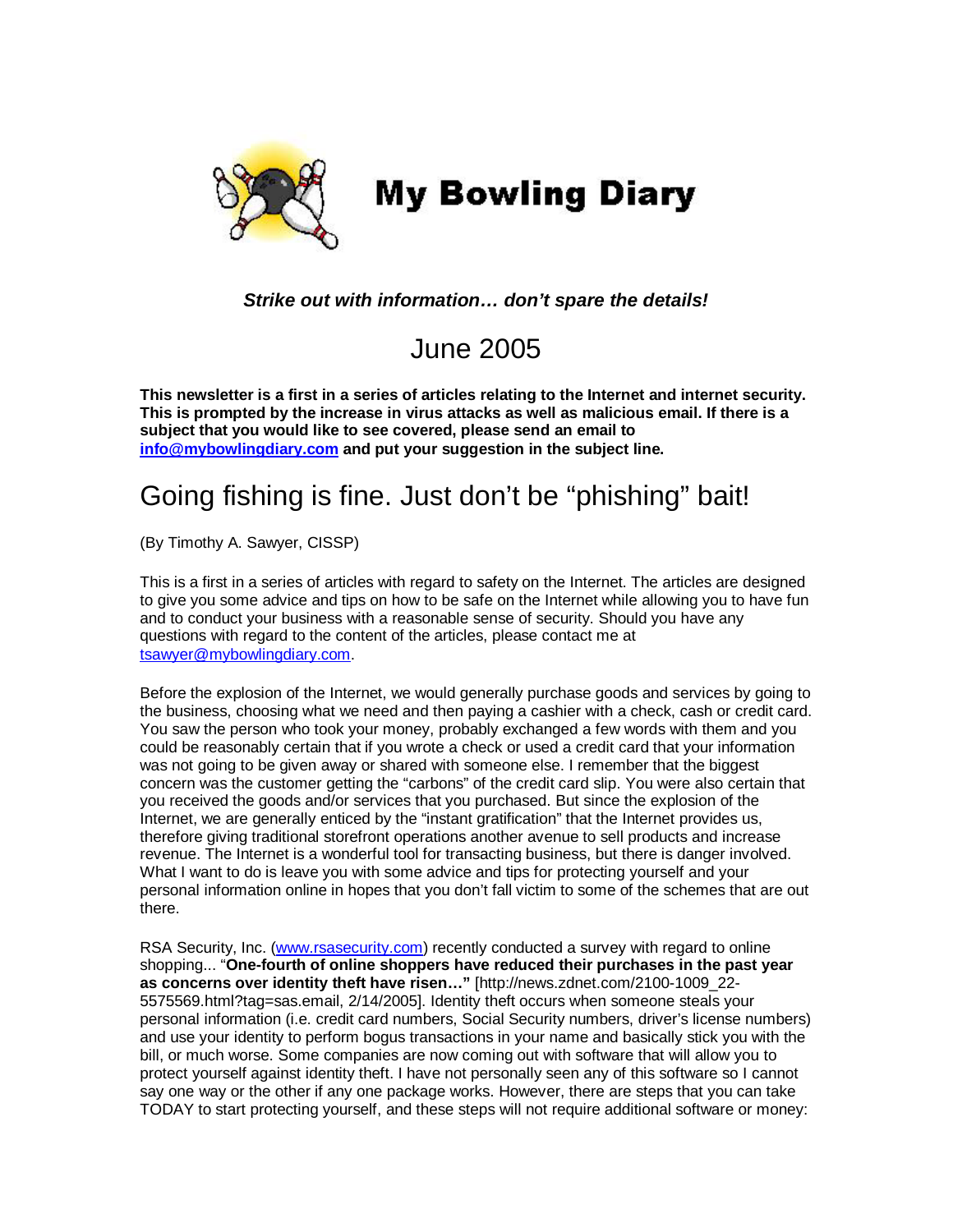- 1) If you do transact business over the Internet, make sure that when you send personal information that it is transmitted securely. A secure transaction generally means that the information, when sent over the Internet, is encrypted. This will prevent people from reading your information because all they will see is a bunch of gibberish. Since most Internet transactions are done via web browsers (I will use Internet Explorer as an example), here are some tips to see if your transaction is in fact, secure.
	- a. First, if you are being redirected to a secure website then you may see the following message:



b) What this means is that you are about to go to a website that is secure. After you click "OK" then you are redirected to the page:

| PayPali                                                                                                                                                 |                                                                                                       |                        | Sign Up   Log In   Help |
|---------------------------------------------------------------------------------------------------------------------------------------------------------|-------------------------------------------------------------------------------------------------------|------------------------|-------------------------|
| Send Money<br>Welcome                                                                                                                                   | Request Makey                                                                                         | <b>Merchant Teols</b>  | <b>Auction Tools</b>    |
| Member Log In                                                                                                                                           |                                                                                                       |                        | Secure Log by           |
| Password:<br>New users sign up here! It only takes a minute.                                                                                            |                                                                                                       | Forget your designant? |                         |
| About   Accessita   Free   Privacy   Becarby Center   Contact us   Univ Agreement   Developers   Jobs  <br>Store: Credit   Seferrals   School Plens Fax | PayPal, an ellay company                                                                              |                        | Log in                  |
|                                                                                                                                                         | Copyright @ 1999-3000 PayPal, All rights reserved."<br>Information about FCOC dasa divisor) insurance |                        |                         |
|                                                                                                                                                         |                                                                                                       |                        |                         |
|                                                                                                                                                         |                                                                                                       |                        |                         |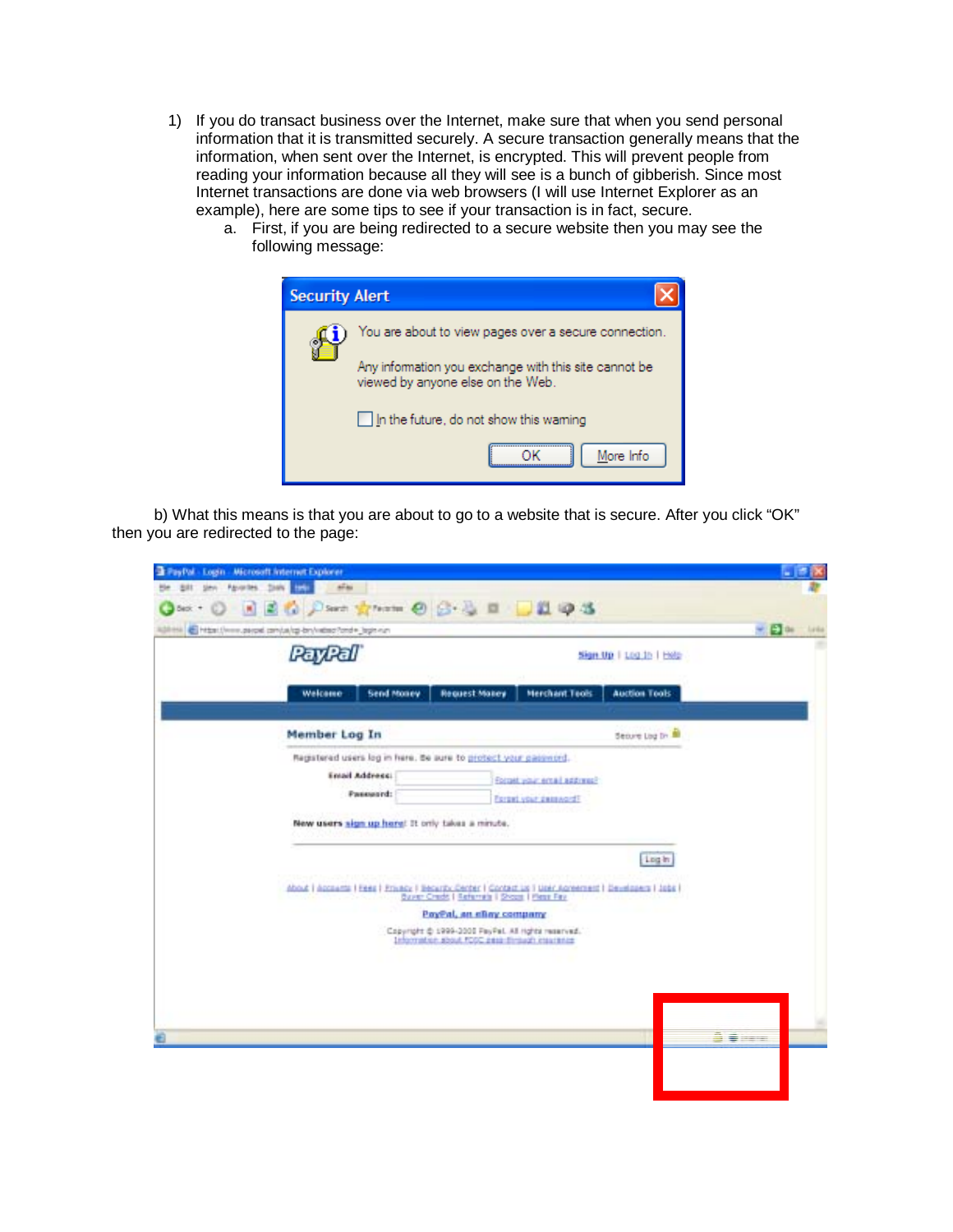Look in the bottom right corner of your browser. If you see the lock there (outlined in red) this means that anything sent from this page is sent in an encrypted fashion. Now beware! Not all encryption is created equal. What does this mean? I'll try to explain without going into a lot of techno-talk.

When you go to a secure server, that server sends your browser a "digital certificate". A "digital certificate" is like a server's 'proof of identity'. The server is letting your browser know that it is actually the site to where you wanted to go to. So how can you be reasonably certain that this certificate is valid? Simply double click on the lock. When you do you will see the following:

| <b>Certificate</b>                                                                                        |
|-----------------------------------------------------------------------------------------------------------|
| General<br>Details   Certification Path                                                                   |
| <b>Certificate Information</b>                                                                            |
| This certificate is intended for the following purpose(s):<br>. Ensures the identity of a remote computer |
|                                                                                                           |
| * Refer to the certification authority's statement for details.                                           |
| Issued to: secure5.inmotionhosting.com                                                                    |
| Issued by: Comodo Class 3 Security Services CA                                                            |
| Valid from 2/16/2005 to 3/26/2006                                                                         |
| Install Certificate     Issuer Statement                                                                  |
| OK                                                                                                        |

Now this screen tells you the identity of the server, and who the "issuer" is of the identity  $$ otherwise known as a "Certification Authority", or CA for short. In the screen above, this is from the mailing list registration page at http://www.mybowlingdiary.com/. The certificate was issued to the hosting web server from "Comodo Class 3 Security Services CA". But then the question is "Who trusts the issuer"? Can you be reasonably certain that the certificate was issued from a reputable source? Click on the "Certification Path" tab –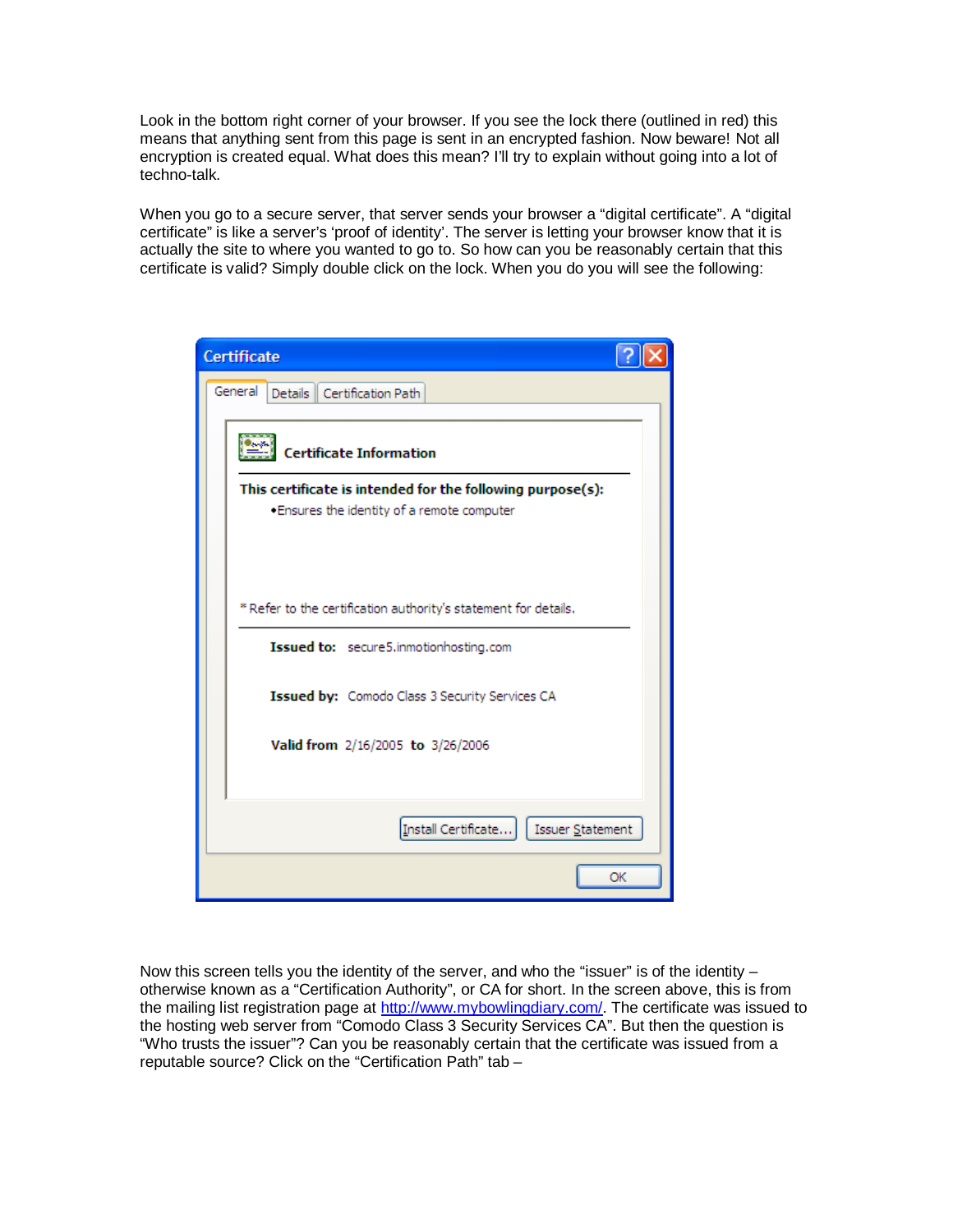| <b>Certificate</b>                                                                      |  |
|-----------------------------------------------------------------------------------------|--|
| Certification Path<br><b>Details</b><br>General                                         |  |
| Certification path<br>GTE CyberTrust Global Root<br>Comodo Class 3 Security Services CA |  |
| secure5.inmotionhosting.com                                                             |  |
|                                                                                         |  |
|                                                                                         |  |
|                                                                                         |  |
| View Certificate                                                                        |  |
| Certificate status:                                                                     |  |
| This certificate is OK.                                                                 |  |
|                                                                                         |  |
| OK                                                                                      |  |

This is known as a "Certificate Chain". This allows you to see who issued the certificate and make a decision as to whether or not to trust the site. Note that the "Comodo Class 3 Security Services CA" has an issuer as well. Since this was issued by "GTE CyberTrust Global Root" (this is also known as the "Root CA") I can rest assured that this certificate is valid because I know about GTE CyberTrust.

Before issuing certificates to the general public, an issuing CA must be "signed" or validated by a "Root" certification authority. Some of the more popular "Root CA" are VeriSign, Thawte, ValiCert and GTE. When signing or validating an intermediate issuer, these "issuers" must pass a stringent audit of their facility to include physical and computer security. Reputable companies have their certificates signed by one of these root authorities, and you can be reasonably certain that your data is safe.

OK, enough brain overload. Let me give you some more tips

• This may not be computer related, but if you have papers with personal information (i.e. bank statements, pay stubs, etc) that you are discarding, shred these papers before putting them in the trash. You can purchase personal shredders for a reasonable price at most office supply stores. Believe it or not, when you put something in the trash and take the trash out of your home it becomes part of the "public domain" which means that people can actually "dumpster dive" legally